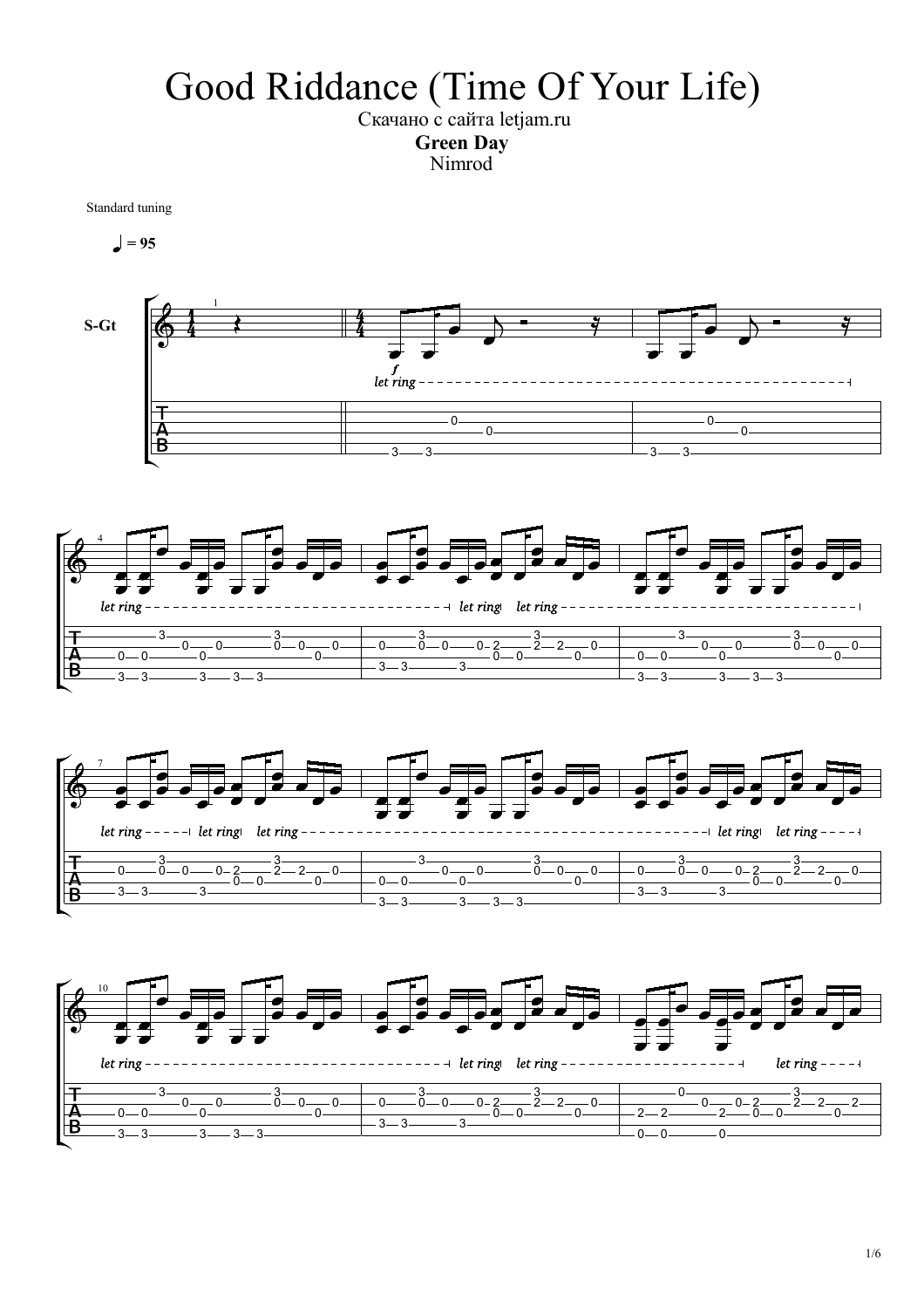

Chorus







Verse 2

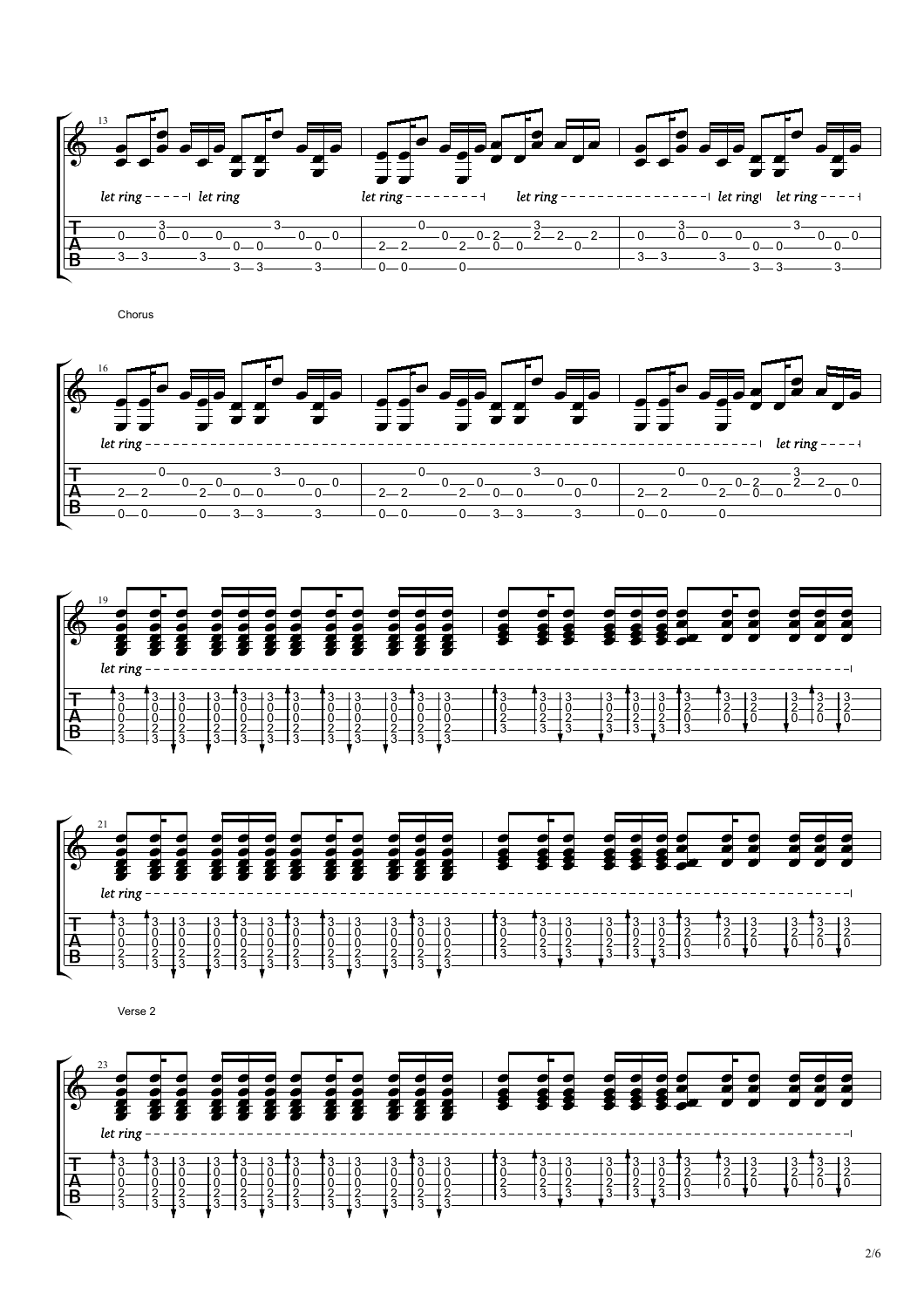





**Chorus Chorus** 



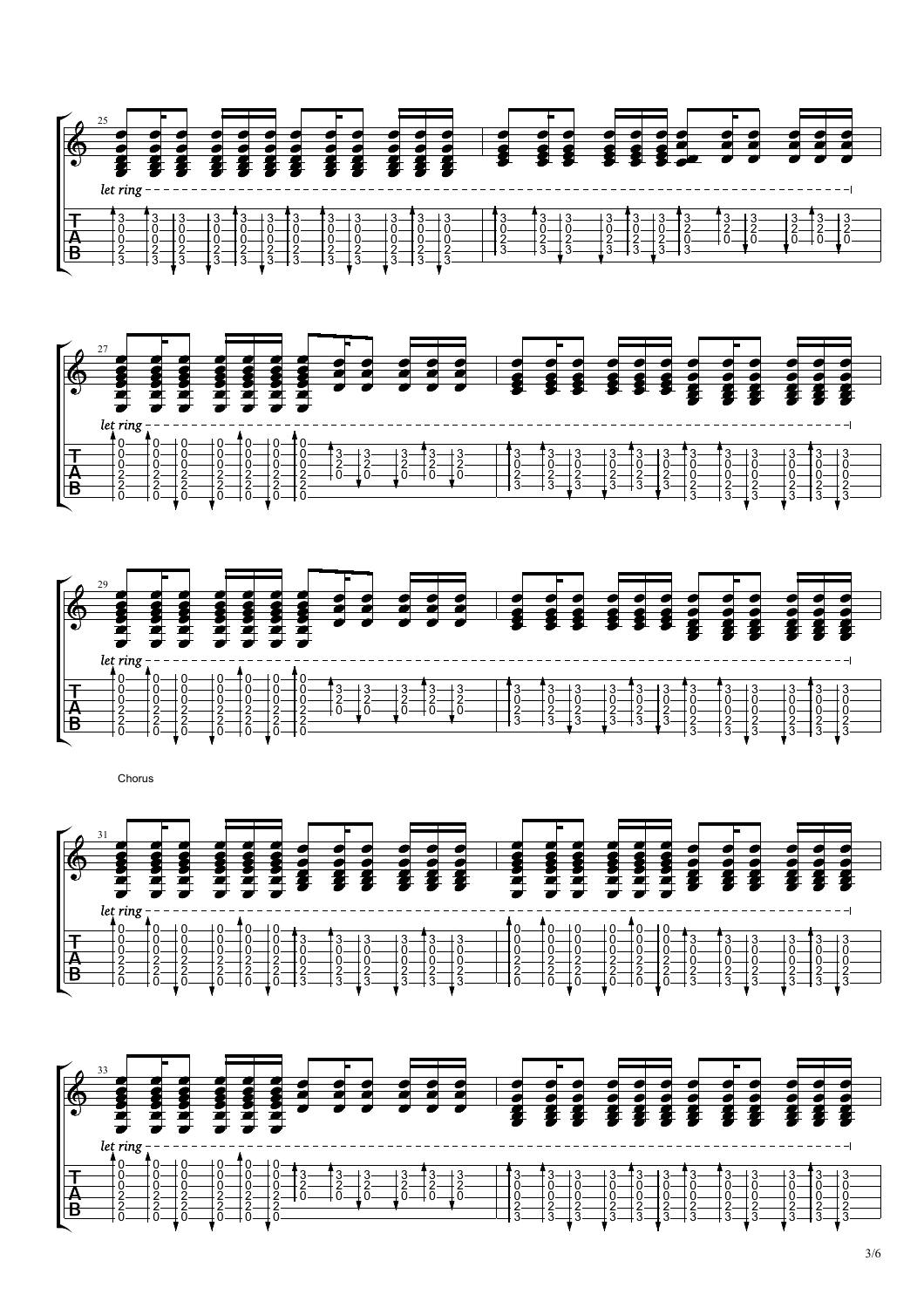







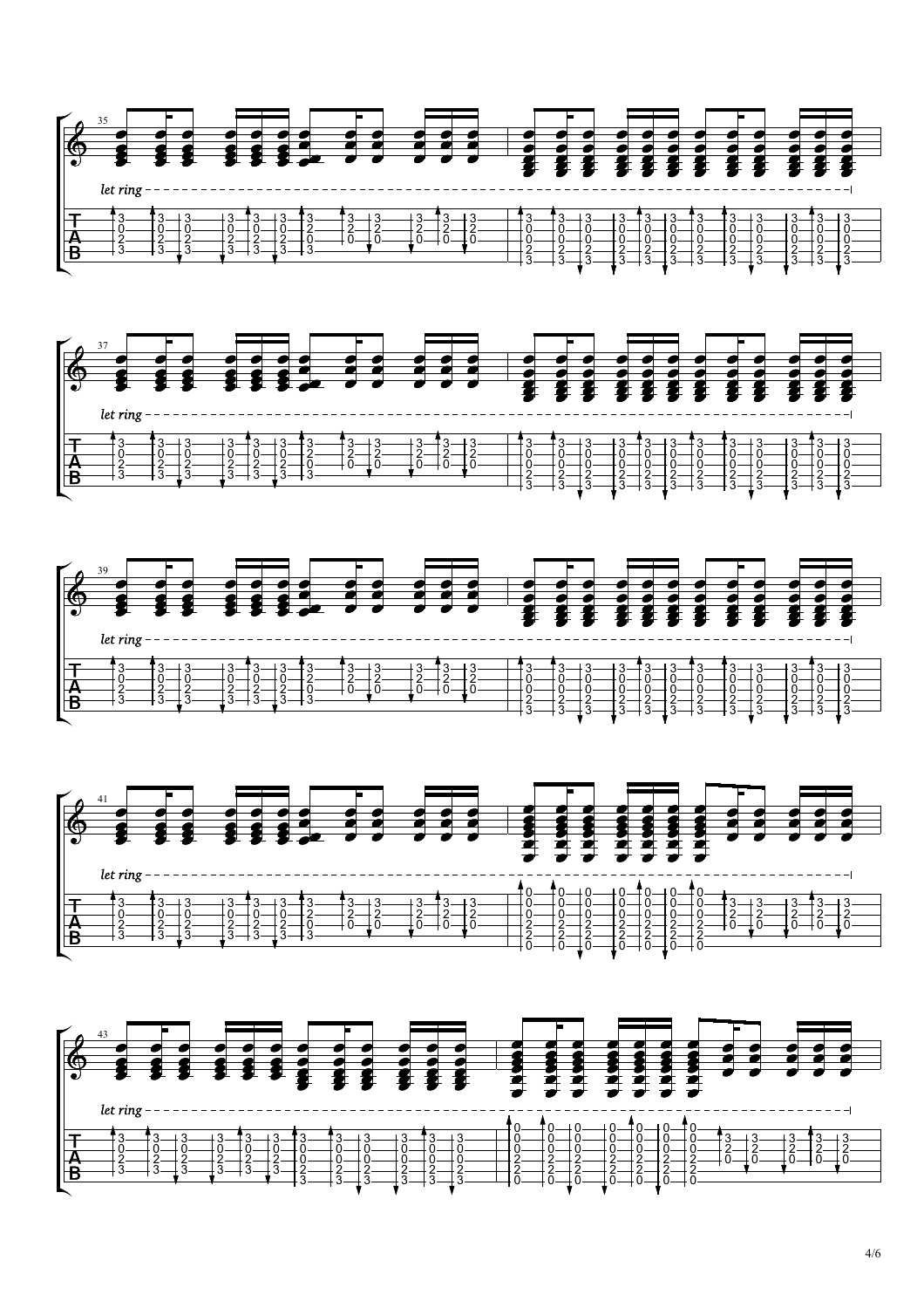Chorus









**Chorus**